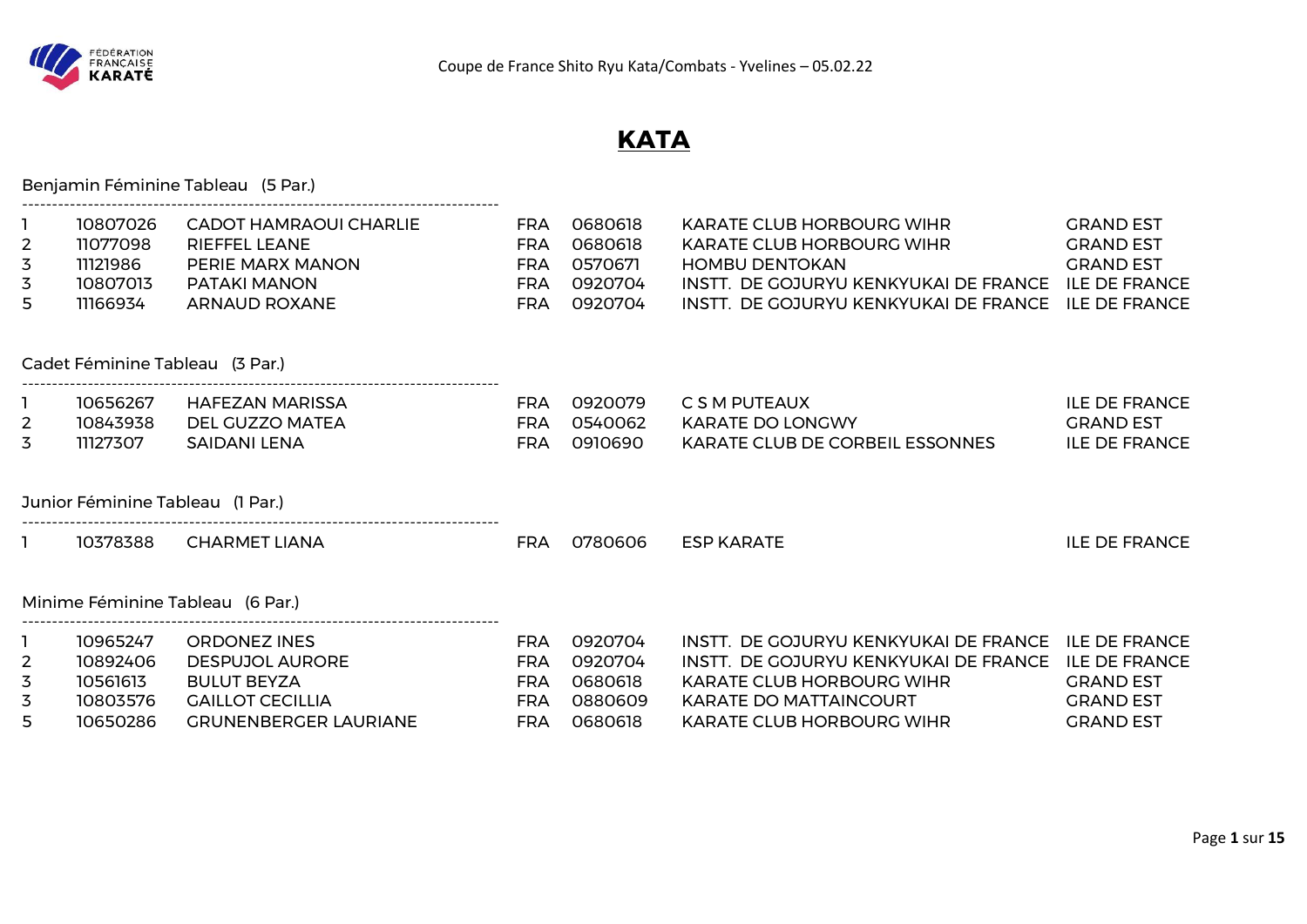

#### Pupille Féminine Tableau (5 Par.)

| 10987492 | CADOT HAMRAOUI RAPHAFILE | FRA | ೧೯৪೧೯18   | KARATE CLUB HORBOURG WIHR                           | GRAND FST        |
|----------|--------------------------|-----|-----------|-----------------------------------------------------|------------------|
| 11084219 | <b>PEZRES HITOMI</b>     | FRA | - 0500009 | GRANVILLE KARATE KAL                                | <b>NORMANDIE</b> |
| 11362149 | <b>DUBREIL VICTORIA</b>  | FRA | .0920704  | INSTT DE GOJURYU KENKYUKALDE FRANCE II E DE FRANCE  |                  |
| 10921514 | DESPUJOL MELINE          | FRA | .0920704  | INSTT. DE GOJURYU KENKYUKAI DE FRANCE ILE DE FRANCE |                  |

#### Senior Féminine Tableau (5 Par.)

--------------------------------------------------------------------------------

--------------------------------------------------------------------------------

--------------------------------------------------------------------------------

|   | 10378386 | <b>LEBON CORALIE</b>       | FRA | 0780606 | ESP KARATE                      | ILE DE FRANCE      |
|---|----------|----------------------------|-----|---------|---------------------------------|--------------------|
|   | 11073504 | BAY LAMIA                  | FRA | 0750612 | A I S PARIS KARATE CLUB         | ILE DE FRANCE      |
| 3 | 01061289 | <b>FARGE BONNET KARINE</b> | FRA | 0190006 | BUDOKAI KARATE CLUB DE BRIVE    | NOUVELLE-AQUITAINE |
| 3 | 10793638 | <b>TENOR CLAIRE</b>        | ⊏RA | 0780610 | MAKSK                           | ILE DE FRANCE      |
|   | 10689766 | HADDAB LAURANA             | FRA | 0910690 | KARATE CLUB DE CORBEIL ESSONNES | ILE DE FRANCE      |

#### Benjamin Masculin Tableau (8 Par.)

|    | 10926429 | ETTORI THOMAS     | FRA | _0200014 | ATHLETIC CLUB AJACCIEN                               | CORSE.        |
|----|----------|-------------------|-----|----------|------------------------------------------------------|---------------|
|    | 11173165 | CASU MATEO        | FRA | 0200014  | ATHLETIC CLUB AJACCIEN                               | <b>CORSE</b>  |
|    | 11362133 | COLAS JULES       | FRA | 0920704  | INSTT. DE GOJURYU KENKYUKAI DE FRANCE                | ILE DE FRANCE |
|    | 10838830 | CISSOKHO YOUSSOUF | FRA | 0920704  | INSTT. DE GOJURYU KENKYUKAI DE FRANCE ILE DE FRANCE  |               |
| 5  | 10893304 | HERMAN-CORSI BEN  | FRA | 0920704  | INSTT. DE GOJURYU KENKYUKAI DE FRANCE ILE DE FRANCE  |               |
| 5. | 11362134 | COLAS VICTOR      | FRA | 0920704  | INSTT. DE GOJURYU KENKYUKAI DE FRANCE. ILE DE FRANCE |               |

#### Cadet Masculin Tableau (3 Par.)

|          | 10596802 | LU HUYEN CHAN DAT | FRA  | 0080614 | SPORTING INTERNATIONAL KARATE       | GRAND EST               |
|----------|----------|-------------------|------|---------|-------------------------------------|-------------------------|
| <u>_</u> | 10620633 | HUMBERT TRISTAN   | FRA  | 0190006 | <b>BUDOKAI KARATE CLUB DE BRIVE</b> | NOUVELLE-AQUITAINE      |
|          | 10603360 | CUBELLS TEAU      | FRA. | 0210630 | AKDC                                | BOURGOGNE FRANCHE COMTE |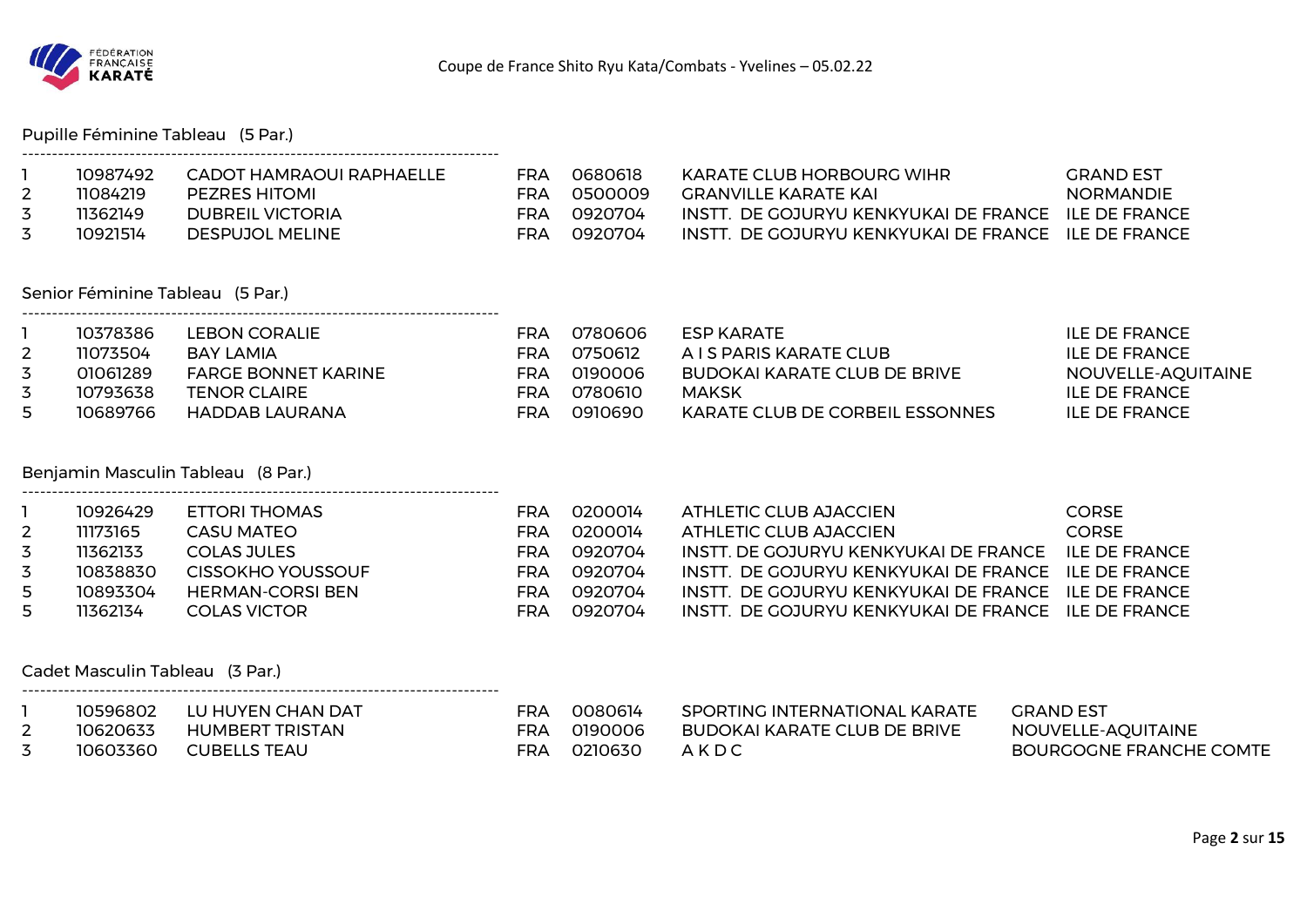

|                               | Junior Masculin Tableau (1 Par.)                         |                                                                                                                           |                                                                    |                                                     |                                                                                                                            |                                                                                            |
|-------------------------------|----------------------------------------------------------|---------------------------------------------------------------------------------------------------------------------------|--------------------------------------------------------------------|-----------------------------------------------------|----------------------------------------------------------------------------------------------------------------------------|--------------------------------------------------------------------------------------------|
|                               | 10555399                                                 | MOREIRA DA CUNHA DINIS                                                                                                    | <b>FRA</b>                                                         | 0780606                                             | ESP KARATE                                                                                                                 | <b>ILE DE FRANCE</b>                                                                       |
|                               |                                                          | Minime Masculin Tableau (4 Par.)                                                                                          |                                                                    |                                                     |                                                                                                                            |                                                                                            |
| $\overline{2}$<br>3<br>3      | 10806499<br>10926434<br>10826357<br>10781280             | <b>PERINI CAMIL</b><br>POIRIER ZADIG<br><b>COTS RYAN</b><br><b>TENOR THIMOTHEY</b>                                        | <b>FRA</b><br><b>FRA</b><br><b>FRA</b><br><b>FRA</b>               | 0920704<br>0200014<br>0190006<br>0780610            | INSTT. DE GOJURYU KENKYUKAI DE FRANCE<br>ATHLETIC CLUB AJACCIEN<br><b>BUDOKAI KARATE CLUB DE BRIVE</b><br><b>MAKSK</b>     | <b>ILE DE FRANCE</b><br><b>CORSE</b><br>NOUVELLE-AQUITAINE<br><b>ILE DE FRANCE</b>         |
|                               |                                                          | Pupille Masculin Tableau (2 Par.)                                                                                         |                                                                    |                                                     |                                                                                                                            |                                                                                            |
| $\overline{2}$                | 11167023<br>11195292                                     | PHAM NAEL<br><b>BRETON ALEXIS</b>                                                                                         | <b>FRA</b><br><b>FRA</b>                                           | 0920704<br>0680618                                  | INSTT. DE GOJURYU KENKYUKAI DE FRANCE ILE DE FRANCE<br><b>KARATE CLUB HORBOURG WIHR</b>                                    | <b>GRAND EST</b>                                                                           |
|                               |                                                          | Senior Masculin Tableau (6 Par.)                                                                                          |                                                                    |                                                     |                                                                                                                            |                                                                                            |
| $\overline{2}$<br>3<br>3<br>5 | 10564035<br>09561658<br>09567090<br>10164511<br>10303615 | <b>CHAFFORT LUCAS</b><br><b>MIKULA VINCENT</b><br><b>FAUCHER KIM</b><br><b>FAUCHER VINH</b><br>THIVENDRARAJAH CHATHVEEKAN | <b>FRA</b><br><b>FRA</b><br><b>FRA</b><br><b>FRA</b><br><b>FRA</b> | 0200014<br>0920704<br>0060737<br>0060737<br>0920079 | ATHLETIC CLUB AJACCIEN<br>INSTT. DE GOJURYU KENKYUKAI DE FRANCE<br><b>KOKORO KAN</b><br><b>KOKORO KAN</b><br>C S M PUTEAUX | <b>CORSE</b><br><b>ILE DE FRANCE</b><br><b>PACA</b><br><b>PACA</b><br><b>ILE DE FRANCE</b> |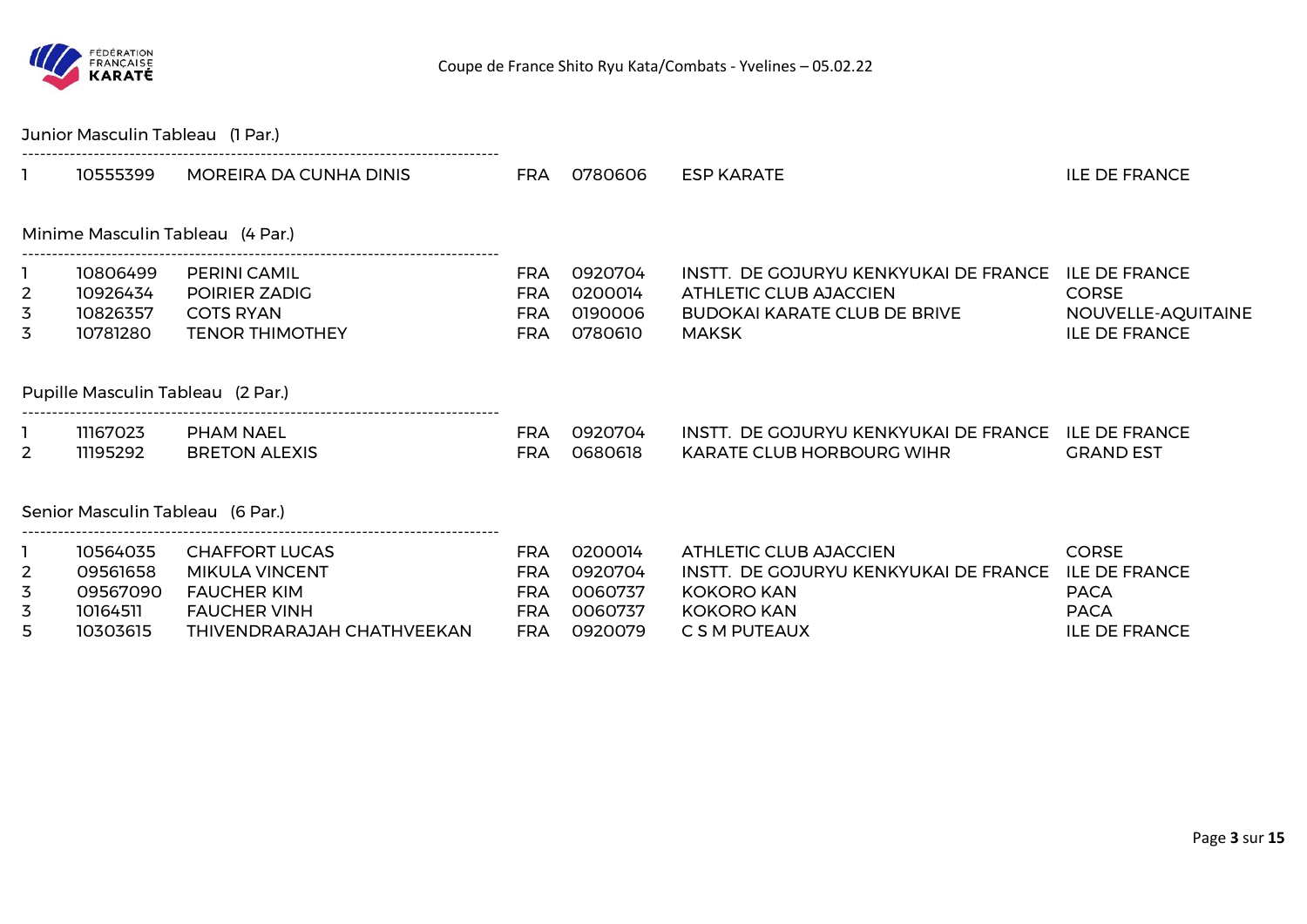

# **COMBATS**

Benjamin -33 kg Féminine Tableau (8 Par.)

--------------------------------------------------------------------------------

--------------------------------------------------------------------------------

--------------------------------------------------------------------------------

|   | 11174054 | <b>OUESTE ROSIE</b> | FRA | 0590739 | KARATE CLUB SIN LE NOBLE      | <b>HAUTS DE FRANCE</b> |
|---|----------|---------------------|-----|---------|-------------------------------|------------------------|
|   | 11321327 | SOLTANI NASMA       | FRA | 0930716 | SPORTING CLUB DE BOBIGNY      | ILE DE FRANCE          |
| 3 | 11072909 | ARIOUAT LINA        | FRA | 0930716 | SPORTING CLUB DE BOBIGNY      | ILE DE FRANCE          |
|   | 11254634 | MONAGO MANON        | FRA | 0920092 | LES VOLTIGEURS DE BILLANCOURT | ILE DE FRANCE          |
| 5 | 10902792 | RENAC EMMA          | FRA | 0920047 | ARTS MARTIAUX GARENNOIS       | ILE DE FRANCE          |
| 5 | 11084081 | LAKRIM JANNA        | FRA | 0780027 | BUDO KC LES MUREAUX           | ILE DE FRANCE          |

### Benjamin -40 kg Féminine Tableau (7 Par.)

|              | 11204828 | <b>BELKHITER SYRINE</b> | FRA        | 0930704 | RED STAR CLUB MONTREUILLOIS   | ILE DE FRANCE              |
|--------------|----------|-------------------------|------------|---------|-------------------------------|----------------------------|
| $\mathbf{2}$ | 11045990 | AISSOUB NOUR            | <b>FRA</b> | 0930704 | RED STAR CLUB MONTREUILLOIS   | ILE DE FRANCE              |
|              | 10829913 | MELKA CAMELIA           | FRA        | 0920047 | ARTS MARTIAUX GARENNOIS       | ILE DE FRANCE              |
|              | 10917196 | ALLUIN CELYA            | FRA        | 0590739 | KARATE CLUB SIN LE NOBLE      | <b>HAUTS DE FRANCE</b>     |
| 5.           | 10790755 | PAUDAT NINA             | FRA        | 0360608 | SHORYU36 KARATE CLUB ARDENTES | <b>CENTRE VAL DE LOIRE</b> |
| 5.           | 11210629 | TAGGUEB ANAIS           | FRA        | 0780715 | CPS/M 78 FIGHT CLUB           | ILE DE FRANCE              |

# Benjamin -47 kg Féminine Tableau (10 Par.)

|    | 11064362 | HOURIA MAISSA           | FRA | 0930080 | KCVO                                  | ILE DE FRANCE    |
|----|----------|-------------------------|-----|---------|---------------------------------------|------------------|
| 2  | 10807013 | PATAKI MANON            | FRA | 0920704 | INSTT. DE GOJURYU KENKYUKAI DE FRANCE | ILE DE FRANCE    |
| 3  | 10965362 | <b>BENSLIMANE RACHA</b> | FRA | 0780734 | ASSOCIATION KARATE CLUB DE BUCHELAY   | ILE DE FRANCE    |
| 3  | 11253675 | AOUATI DANIA            | FRA | 0940611 | K O S VILLENEUVE                      | ILE DE FRANCE    |
| 5. | 11144022 | EL HADDIOUI NOCEIBA     | FRA | 0780079 | ASKB AS SP KARATE BONNIERES           | ILE DE FRANCE    |
| 5. | 10834951 | PEZRES HANAE            | FRA | 0500009 | GRANVILLE KARATE KAL                  | <b>NORMANDIE</b> |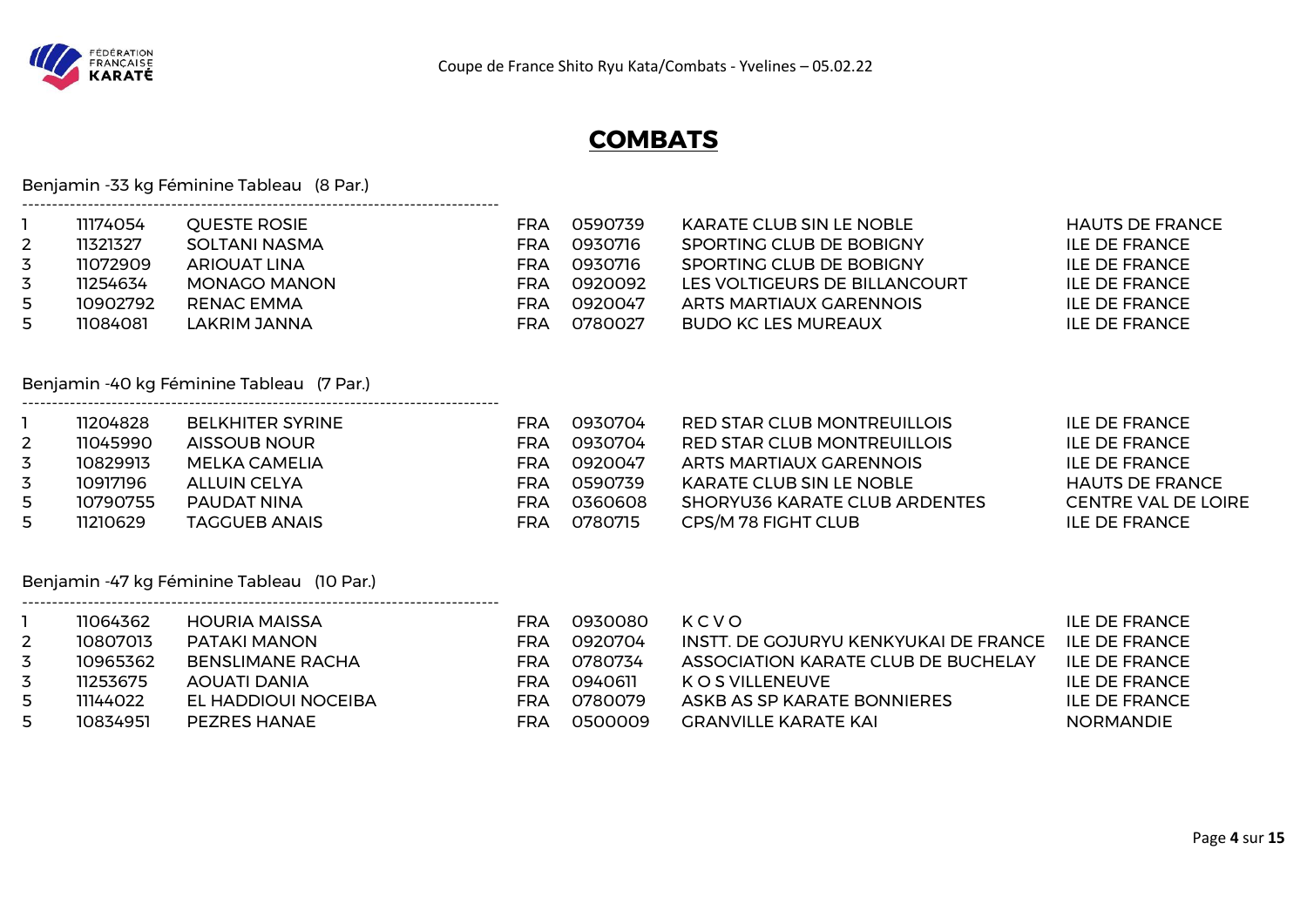

Benjamin 47 et + kg Féminine Tableau (7 Par.)

|    | 11239675 | AHMED NACERA     | FRA | 0930080 | KCVO                                  | ILE DE FRANCE |
|----|----------|------------------|-----|---------|---------------------------------------|---------------|
| 2  | 11166934 | ARNAUD ROXANE    | FRA | 0920704 | INSTT, DE GOJURYU KENKYUKAI DE FRANCE | ILE DE FRANCE |
| 3  | 10969308 | YAMANI AYA       | FRA | 0780692 | HADJIME                               | ILE DE FRANCE |
| 3  | 11121986 | PERIE MARX MANON | FRA | 0570671 | HOMBU DENTOKAN                        | GRAND EST     |
| 5. | 10824380 | BLAUM CELIA      | FRA | 0780027 | BUDO KC LES MUREAUX                   | ILE DE FRANCE |

Cadet -50 kg Féminine Tableau (4 Par.)

--------------------------------------------------------------------------------

--------------------------------------------------------------------------------

| 10661390 | <b>IBEGAZENE ALICIA</b> | FRA | 0920047 | ARTS MARTIAUX GARENNOIS        | ILE DE FRANCE        |
|----------|-------------------------|-----|---------|--------------------------------|----------------------|
| 11240158 | BRAHIMI DALILA          | FRA | 0380023 | LE SAMOURAI                    | AUVERGNE RHONE ALPES |
| 10678885 | BEN FRAJ ARWA           | FRA | 0950034 | AAS SARCELLES KARATE           | ILE DE FRANCE        |
| 11157383 | ADDOULI SARA            | FRA | 0910763 | ASS OLYMPIQUE KARATE CLUB - DF | ILE DE FRANCE        |

### Cadet 50 et + kg Féminine Tableau (17 Par.)

|              | 10656267 | HAFEZAN MARISSA         | FRA | 0920079 | C S M PUTEAUX                     | ILE DE FRANCE        |
|--------------|----------|-------------------------|-----|---------|-----------------------------------|----------------------|
| $\mathbf{2}$ | 10805790 | <b>RETORY CELYA</b>     | FRA | 0920079 | C S M PUTEAUX                     | <b>ILE DE FRANCE</b> |
| 3            | 10684895 | <b>CIZO SHANICE</b>     | FRA | 0930716 | SPORTING CLUB DE BOBIGNY          | <b>ILE DE FRANCE</b> |
| 3            | 10753766 | <b>TAKLIT HOUDA</b>     | FRA | 0930716 | SPORTING CLUB DE BOBIGNY          | <b>ILE DE FRANCE</b> |
| 5.           | 10901777 | <b>MANSOUR LAMIA</b>    | FRA | 0750721 | SHIZUOKA WADO CLUB                | <b>ILE DE FRANCE</b> |
| 5.           | 10975694 | <b>BENRAMDANE SAFIA</b> | FRA | 0930709 | SPORT ELITE SEVRAN SECTION KARATE | <b>ILE DE FRANCE</b> |
| 7            | 10670935 | DAWOUD MALACK           | FRA | 0950034 | AAS SARCELLES KARATE              | <b>ILE DE FRANCE</b> |
| 7            | 11127307 | SAIDANI LENA            | FRA | 0910690 | KARATE CLUB DE CORBEIL ESSONNES   | <b>ILE DE FRANCE</b> |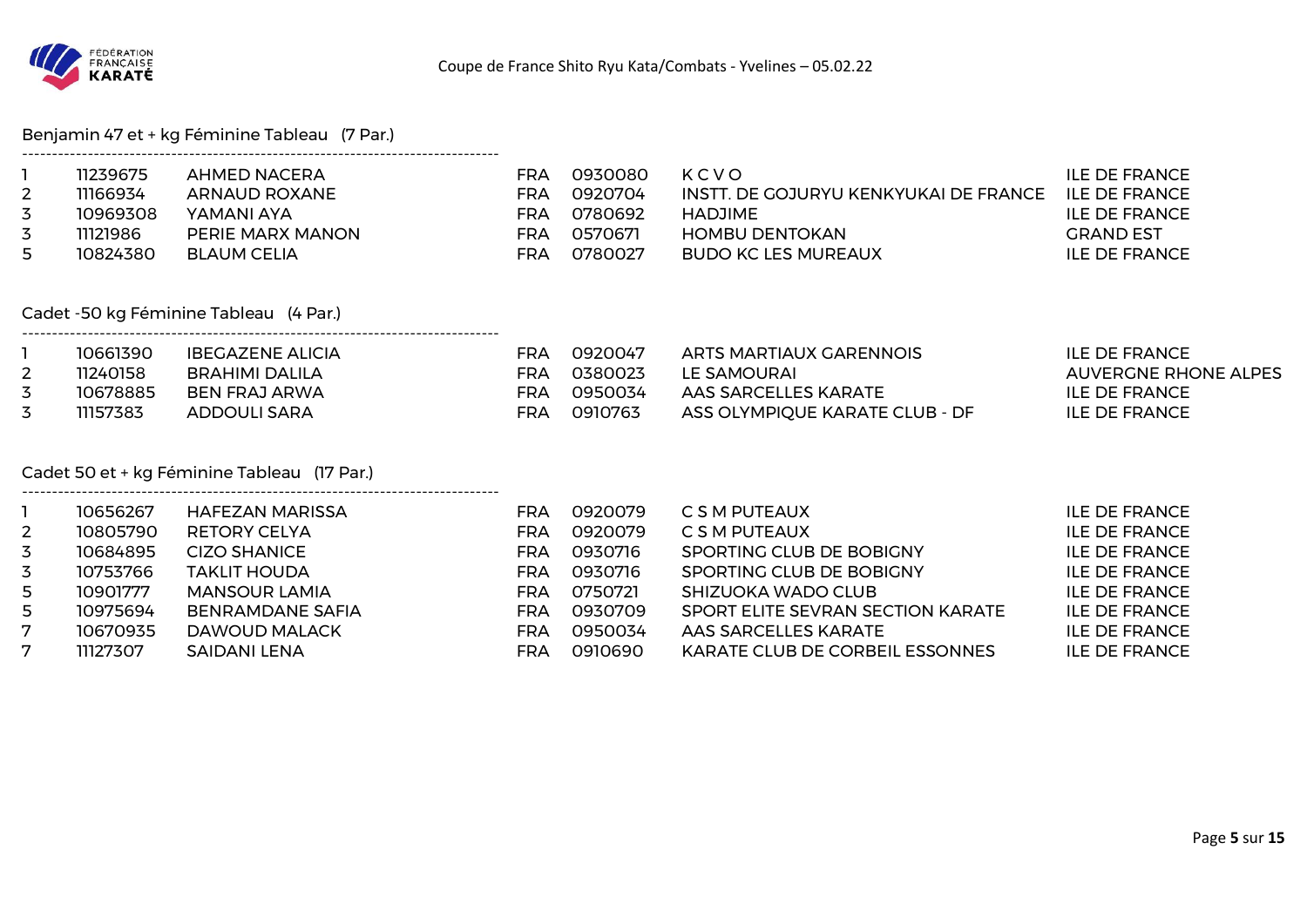

Junior -55 kg Féminine Tableau (6 Par.)

| $\overline{2}$<br>3<br>3<br>5<br>5                              | 10433209<br>10876108<br>10958468<br>10560218<br>10658162<br>11368602 | <b>TOUVREY JENNA</b><br><b>BREUZARD CHLOE</b><br><b>NGUYEN JADE KAMILA</b><br><b>ZAZENE INES</b><br>HAJJAJ SELMA<br>EL MOUTARIF NADIA            | <b>FRA</b><br><b>FRA</b><br><b>FRA</b><br><b>FRA</b><br><b>FRA</b><br><b>FRA</b> | 0950034<br>0920704<br>0950107<br>0940611<br>0780043<br>0380023 | AAS SARCELLES KARATE<br>INSTT. DE GOJURYU KENKYUKAI DE FRANCE<br><b>KARATE CLUB DOMONT</b><br><b>KOS VILLENEUVE</b><br><b>CESD CHATOU COSEC</b><br>LE SAMOURAI     | <b>ILE DE FRANCE</b><br><b>ILE DE FRANCE</b><br><b>ILE DE FRANCE</b><br><b>ILE DE FRANCE</b><br><b>ILE DE FRANCE</b><br><b>AUVERGNE RHONE ALPES</b> |
|-----------------------------------------------------------------|----------------------------------------------------------------------|--------------------------------------------------------------------------------------------------------------------------------------------------|----------------------------------------------------------------------------------|----------------------------------------------------------------|--------------------------------------------------------------------------------------------------------------------------------------------------------------------|-----------------------------------------------------------------------------------------------------------------------------------------------------|
|                                                                 |                                                                      | Junior 55 et + kg Féminine Tableau (6 Par.)                                                                                                      |                                                                                  |                                                                |                                                                                                                                                                    |                                                                                                                                                     |
| $\mathbf{1}$<br>$\overline{2}$<br>3<br>$\overline{3}$<br>5<br>5 | 10776726<br>10788404<br>10455946<br>10419335<br>10718201<br>10725334 | <b>DELMAET CARLINA</b><br><b>JOLIVALD LOONA</b><br><b>TERRASSON ANISSA</b><br><b>SEHRINE EMILIE</b><br><b>LESS OMAYMA</b><br>EL KARRICHI YASMINE | <b>FRA</b><br><b>FRA</b><br><b>FRA</b><br><b>FRA</b><br><b>FRA</b><br><b>FRA</b> | 0590739<br>0950034<br>0780027<br>0950107<br>0780692<br>0780027 | <b>KARATE CLUB SIN LE NOBLE</b><br>AAS SARCELLES KARATE<br><b>BUDO KC LES MUREAUX</b><br><b>KARATE CLUB DOMONT</b><br><b>HADJIME</b><br><b>BUDO KC LES MUREAUX</b> | <b>HAUTS DE FRANCE</b><br><b>ILE DE FRANCE</b><br><b>ILE DE FRANCE</b><br><b>ILE DE FRANCE</b><br><b>ILE DE FRANCE</b><br><b>ILE DE FRANCE</b>      |
|                                                                 |                                                                      | Minime -38 kg Féminine Tableau (2 Par.)                                                                                                          |                                                                                  |                                                                |                                                                                                                                                                    |                                                                                                                                                     |
| $\mathbf{1}$<br>2                                               | 11052254<br>11244826                                                 | <b>VIDAL MELINA</b><br><b>SABBAR RYM</b>                                                                                                         | <b>FRA</b><br><b>FRA</b>                                                         | 0930718<br>0780606                                             | NEUILLY PLAISANCE KARATE CLUB<br><b>ESP KARATE</b>                                                                                                                 | <b>ILE DE FRANCE</b><br><b>ILE DE FRANCE</b>                                                                                                        |
|                                                                 |                                                                      | Minime -45 kg Féminine Tableau (2 Par.)                                                                                                          |                                                                                  |                                                                |                                                                                                                                                                    |                                                                                                                                                     |
| $\mathbf{1}$<br>2                                               | 11240157<br>10820119                                                 | <b>MELOUKI NADA</b><br><b>CHAREF AYA</b>                                                                                                         | <b>FRA</b><br><b>FRA</b>                                                         | 0380023<br>0930716                                             | LE SAMOURAI<br>SPORTING CLUB DE BOBIGNY                                                                                                                            | <b>AUVERGNE RHONE ALPES</b><br><b>ILE DE FRANCE</b>                                                                                                 |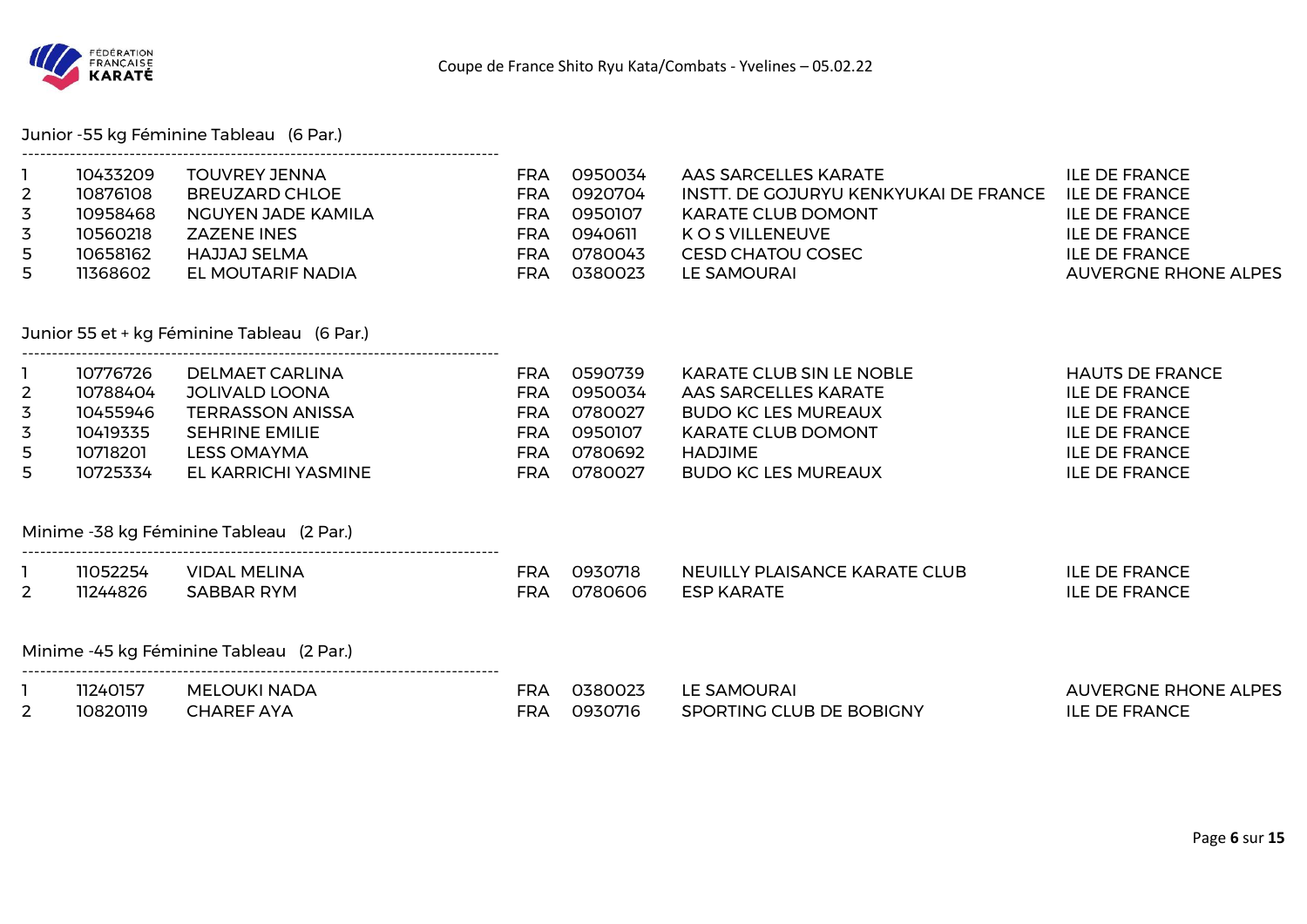

#### Minime -52 kg Féminine Tableau (3 Par.)

|   | 10813963 | DHAIBY YASMINE       | FRA | 0920079 | C S M PUTEAUX                 | ILE DE FRANCE |
|---|----------|----------------------|-----|---------|-------------------------------|---------------|
| ∸ | 10828878 | <b>ARIOUAT IMENE</b> | FRA | 0930716 | SPORTING CLUB DE BOBIGNY      | ILE DE FRANCE |
| ັ | 11254638 | <b>MONAGO LILOU</b>  | FRA | 0920092 | LES VOLTIGEURS DE BILLANCOURT | ILE DE FRANCE |

### Minime 52 et + kg Féminine Tableau (10 Par.)

|                | 10803108 | SAIDANE SARA     | FRA | 0950034 | AAS SARCELLES KARATE   | ILE DE FRANCE    |
|----------------|----------|------------------|-----|---------|------------------------|------------------|
| $\overline{2}$ | 10728207 | RICHARD ANNA     | FRA | 0950107 | KARATE CLUB DOMONT     | ILE DE FRANCE    |
|                | 11136562 | TANGARA AWA      | FRA | 0940611 | K O S VILLENEUVE       | ILE DE FRANCE    |
|                | 10893817 | ANE IRIS         | FRA | 0930080 | KCVO                   | ILE DE FRANCE    |
| 5.             | 10803576 | GAILLOT CECILLIA | FRA | 0880609 | KARATE DO MATTAINCOURT | <b>GRAND EST</b> |

#### Pupille -28 kg Féminine Tableau (8 Par.)

--------------------------------------------------------------------------------

--------------------------------------------------------------------------------

|   | 11148219 | MELOULENE SARA    | FRA | 0940611 | K O S VILLENEUVE         | ILE DE FRANCE |
|---|----------|-------------------|-----|---------|--------------------------|---------------|
|   | 11315389 | SABER SALMA       | FRA | 0930080 | KCVO                     | ILE DE FRANCE |
| 3 | 10986198 | LEFEBVRE CLEMENCE | FRA | 0780606 | ESP KARATE               | ILE DE FRANCE |
| 3 | 11242999 | NANOR THANIYA     | FRA | 0930080 | KCVO                     | ILE DE FRANCE |
| 5 | 11356581 | ZERGUIT ZEINAB    | FRA | 0940611 | K O S VILLENEUVE         | ILE DE FRANCE |
| 5 | 11319582 | FARHANE MALAKE    | FRA | 0930716 | SPORTING CLUB DE BOBIGNY | ILE DE FRANCE |

## Pupille -35 kg Féminine Tableau (10 Par.)

|             | 11035882 | EL MESKIRI LENA         | FRA        | 0540664 | <b>KARATE CLUB HEILLECOURT</b>        | <b>GRAND EST</b>     |
|-------------|----------|-------------------------|------------|---------|---------------------------------------|----------------------|
| $2^{\circ}$ | 10991422 | <b>MANSOUR RANIA</b>    | FRA        | 0750721 | SHIZUOKA WADO CLUB                    | <b>ILE DE FRANCE</b> |
|             | 11240079 | RAOUL ANISSA            | <b>FRA</b> | 0930718 | NEUILLY PLAISANCE KARATE CLUB         | <b>ILE DE FRANCE</b> |
|             | 11001545 | RIBES ELINA             | FRA        | 0190006 | BUDOKAI KARATE CLUB DE BRIVE          | NOUVELLE AQUITAINE   |
| 5.          | 11240070 | <b>GUIRAL NAELLE</b>    | FRA        | 0930718 | NEUILLY PLAISANCE KARATE CLUB         | ILE DE FRANCE        |
| 5           | 11240067 | PODINA DANIELA          | FRA        | 0930718 | NEUILLY PLAISANCE KARATE CLUB         | ILE DE FRANCE        |
| 7           | 11362149 | <b>DUBREIL VICTORIA</b> | FRA        | 0920704 | INSTT. DE GOJURYU KENKYUKAI DE FRANCE | ILE DE FRANCE        |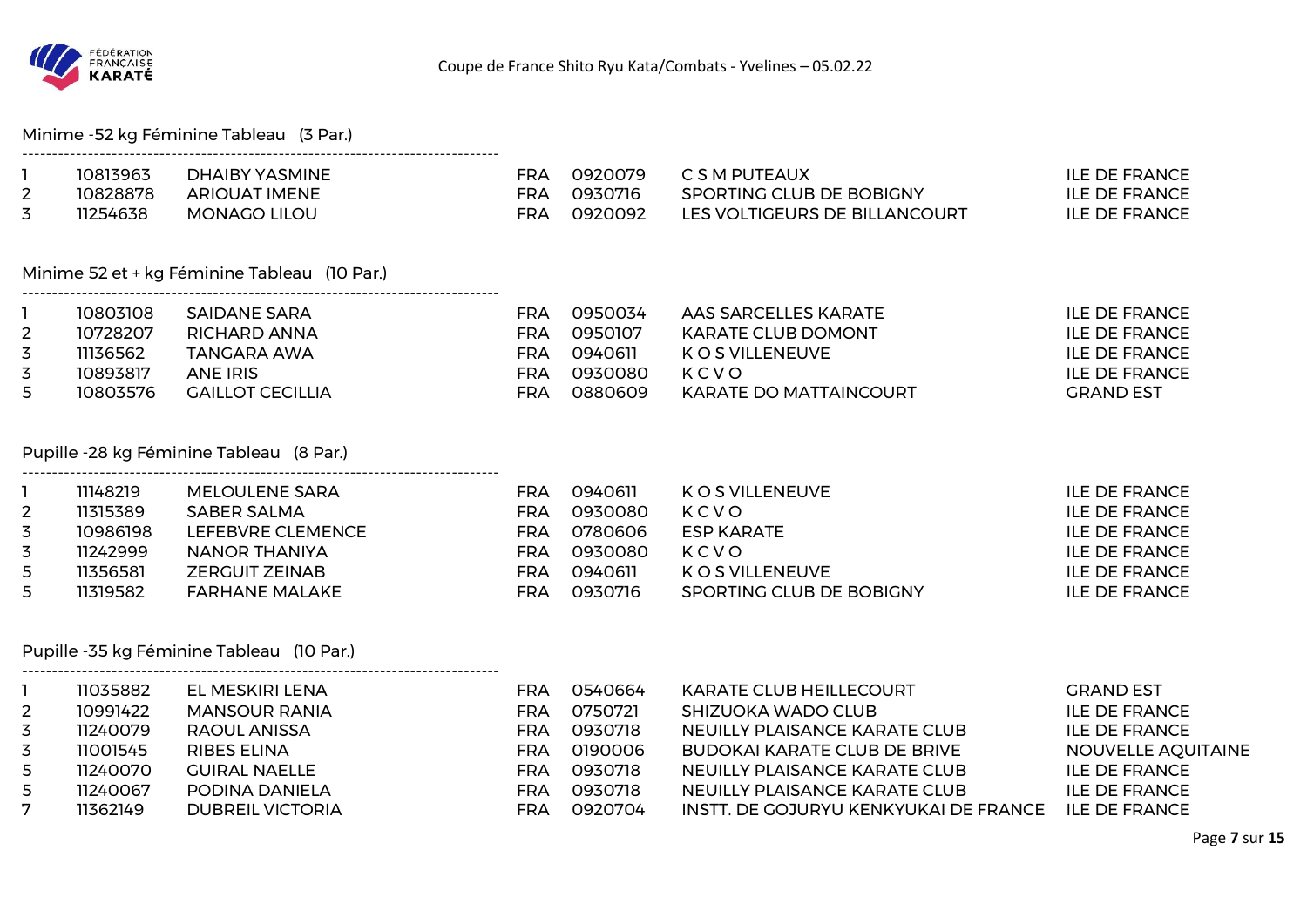

Pupille -42 kg Féminine Tableau (4 Par.)

--------------------------------------------------------------------------------

--------------------------------------------------------------------------------

--------------------------------------------------------------------------------

--------------------------------------------------------------------------------

| 11094205 | MANSOUR AICHA       | FRA | 0750721  | SHIZUOKA WADO CLUB            | ILE DE FRANCE |
|----------|---------------------|-----|----------|-------------------------------|---------------|
| 11246903 | BEN HAMMOUDA MERIAM | FRA | ้ ด94ดคา | K O S VII I FNFUVE            | ILE DE FRANCE |
| 11370570 | CISSE AMINA         | FRA | 0930718  | NEUILLY PLAISANCE KARATE CLUB | ILE DE FRANCE |
| 11229646 | CHAFAI HELLA        | FRA | 0930716  | SPORTING CLUB DE BOBIGNY      | ILE DE FRANCE |

Pupille 42 et + kg Féminine Tableau (3 Par.)

| 11229647 | EL ACHI MAISSA             | FRA | 0930716  | SPORTING CLUB DE BOBIGNY      | ILE DE FRANCE |
|----------|----------------------------|-----|----------|-------------------------------|---------------|
| 11350180 | <b>JN PHILIPPE FRANCIA</b> | FRA | .0920092 | LES VOLTIGEURS DE BILLANCOURT | ILE DE FRANCE |
| 11322417 | VIRJOGHE EVA MARIA         | ⊑RΑ | 0930718  | NEUILLY PLAISANCE KARATE CLUB | ILE DE FRANCE |

#### Senior -60 kg Féminine Tableau (3 Par.)

| 10511578 | THAYANANDAM SHAMANTHY | FRA | 0950107 | KARATE CLUB DOMONT      | ILE DE FRANCE        |
|----------|-----------------------|-----|---------|-------------------------|----------------------|
| 11073504 | <b>BAY LAMIA</b>      | FRA | 0750612 | A I S PARIS KARATE CLUB | <b>ILE DE FRANCE</b> |
| 10331343 | TAVARD CARLA          | FRA | 0780027 | BUDO KC LES MUREAUX     | ILE DE FRANCE        |

Senior 60 et + kg Féminine Tableau (5 Par.)

|   | 10637821 | SOMBE TRYCIA       | -RA | 0940026 | CLUB BUDOKAN THIAIS             | ILE DE FRANCE      |
|---|----------|--------------------|-----|---------|---------------------------------|--------------------|
| 2 | 10593383 | YAZID REHANE       | FRA | 0690077 | SEN NO SEN KARATE VENISSIEUX    | NOUVELLE AQUITAINE |
|   | 11047694 | <b>GILSON NELL</b> | =RA | 0780027 | BUDO KC LES MUREAUX             | ILE DE FRANCE      |
|   | 10811511 | HAMMOUTI BAHAE     | FRA | 0780027 | BUDO KC LES MUREAUX             | ILE DE FRANCE      |
|   | 10689766 | HADDAB LAURANA     | FRA | 0910690 | KARATE CLUB DE CORBEIL ESSONNES | ILE DE FRANCE      |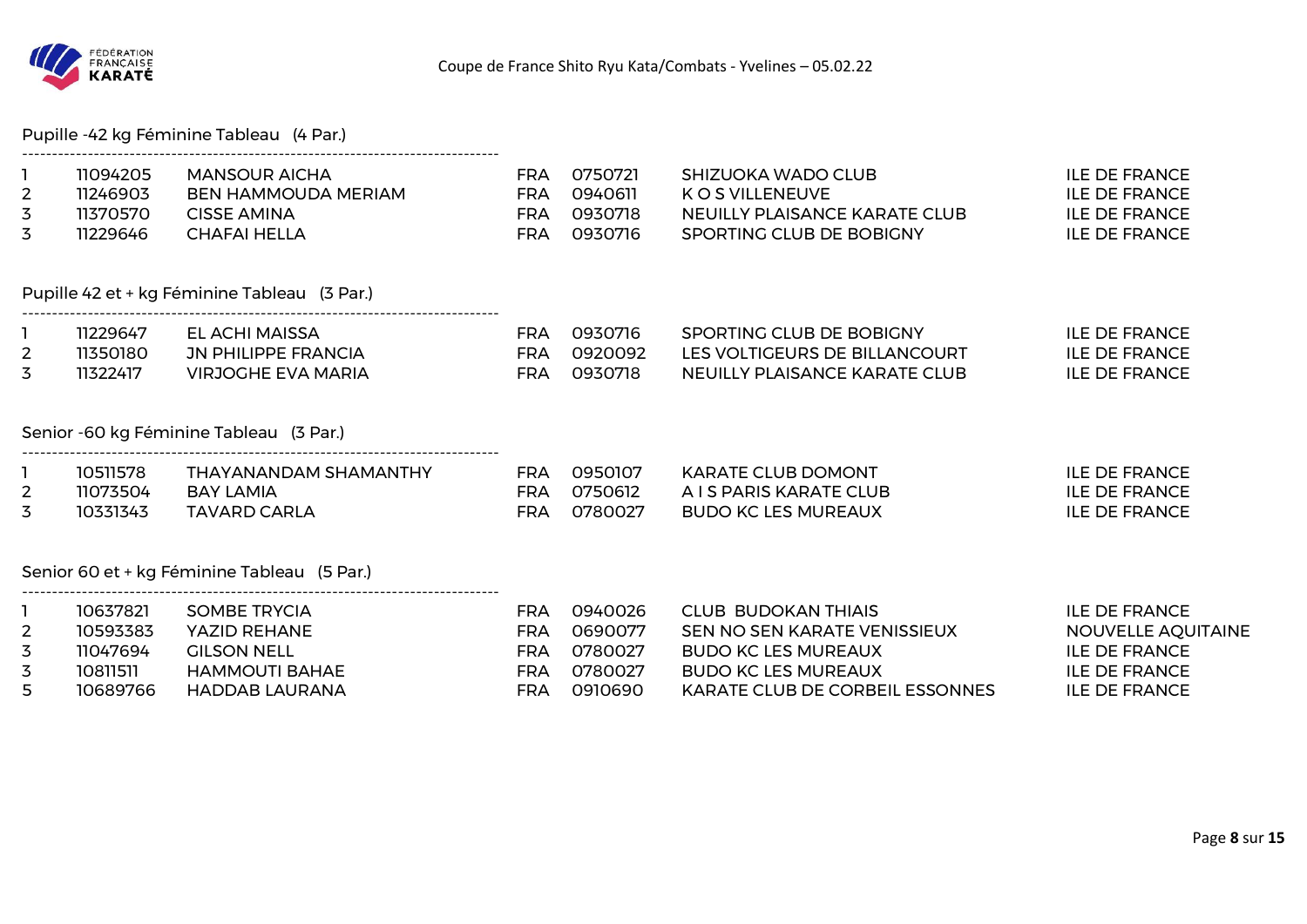

Benjamin -33 kg Masculin Tableau (10 Par.)

--------------------------------------------------------------------------------

--------------------------------------------------------------------------------

--------------------------------------------------------------------------------

|   | 11054281 | BOUKHARAZ AYMAN  | FRA | 0940611 | K O S VILLENEUVE                      | ILE DE FRANCE        |
|---|----------|------------------|-----|---------|---------------------------------------|----------------------|
|   | 11240076 | GEORGELIN NATHAN | FRA | 0930718 | NEUILLY PLAISANCE KARATE CLUB         | <b>ILE DE FRANCE</b> |
|   | 11030611 | FELIX MATHIS     | FRA | 0920047 | ARTS MARTIAUX GARENNOIS               | ILE DE FRANCE        |
| 3 | 10893304 | HERMAN-CORSI BEN | FRA | 0920704 | INSTT. DE GOJURYU KENKYUKAI DE FRANCE | II E DE FRANCE       |
| 5 | 10902884 | RODRIGUES TIAGO  | FRA | 0920047 | ARTS MARTIAUX GARENNOIS               | ILE DE FRANCE        |
| 5 | 10760838 | BASSE ALEXANDRE  | FRA | 0920047 | ARTS MARTIAUX GARENNOIS               | ILE DE FRANCE        |

### Benjamin -40 kg Masculin Tableau (17 Par.)

|              | 10838830 | <b>CISSOKHO YOUSSOUF</b>       | FRA        | 0920704 | INSTT. DE GOJURYU KENKYUKAI DE FRANCE | <b>ILE DE FRANCE</b>        |
|--------------|----------|--------------------------------|------------|---------|---------------------------------------|-----------------------------|
| $\mathbf{2}$ | 11162212 | <b>HANACHI MOHAMED YASSINE</b> | <b>FRA</b> | 0940611 | K O S VILLENEUVE                      | <b>ILE DE FRANCE</b>        |
| 3            | 10989116 | NDIAYE TIDJANE                 | <b>FRA</b> | 0780073 | CLUB ATHL DE MANTES LA VILLE          | <b>ILE DE FRANCE</b>        |
| 3            | 11242913 | NOGUERRA JAIRO                 | <b>FRA</b> | 0380023 | LE SAMOURAI                           | <b>AUVERGNE RHONE ALPES</b> |
| 5            | 11077362 | HAUVEL EWEN                    | FRA        | 0780675 | KARATE SHIN ISSOU                     | ILE DE FRANCE               |
| 5            | 11020686 | <b>CHAFAI IMRANE</b>           | FRA        | 0930716 | SPORTING CLUB DE BOBIGNY              | <b>ILE DE FRANCE</b>        |
| 7            | 10981628 | <b>ANE RAPHAEL</b>             | <b>FRA</b> | 0930080 | KCVO                                  | <b>ILE DE FRANCE</b>        |
| 7            | 10894567 | <b>BLANCHARD TIMOTHEE</b>      | FRA        | 0780606 | <b>ESP KARATE</b>                     | ILE DE FRANCE               |

### Benjamin -50 kg Masculin Tableau (3 Par.)

| 10886899 | <b>TROUBA RYLES</b>   | FRA | .0920092 | LES VOLTIGEURS DE BILLANCOURT  | ILE DE FRANCE |
|----------|-----------------------|-----|----------|--------------------------------|---------------|
| 10952222 | BENSABRA ANISS        | FRA | 0780692  | HADJIME                        | ILE DE FRANCE |
| 10952222 | BENSABRA ANISS        | FRA | 0780692  | HADJIME                        | ILE DE FRANCE |
| 11054284 | BRAGA LAWRENCE DRAGOS | FRA | 0910763  | ASS OLYMPIQUE KARATE CLUB - DF | ILE DE FRANCE |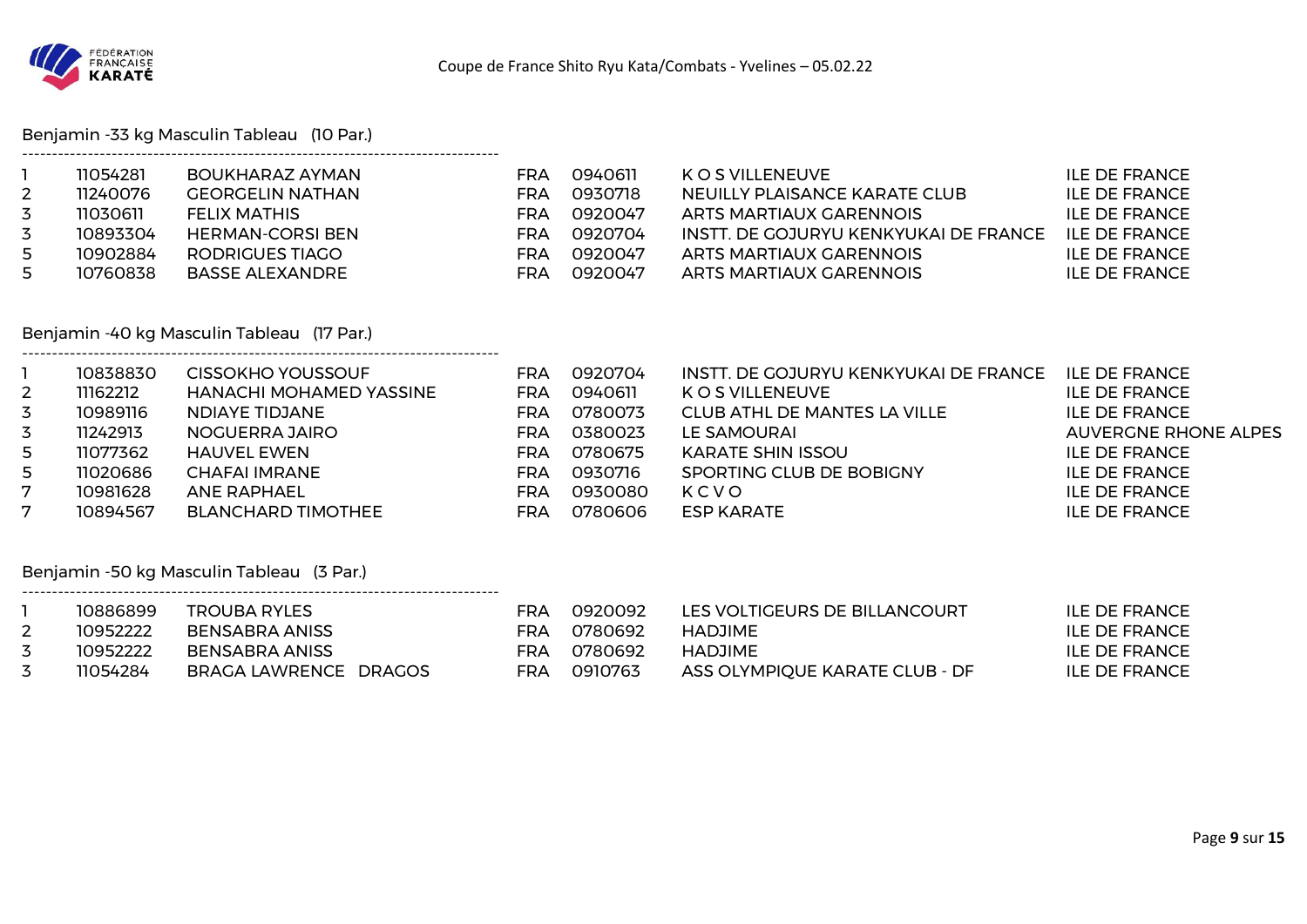

#### Benjamin 50 et + kg Masculin Tableau (4 Par.)

| 11074335 | SAAD KAMAL       | FRA | 0940611 | K O S VII I FNFUVE       | ILE DE FRANCE |
|----------|------------------|-----|---------|--------------------------|---------------|
| 11296264 | NATOURI RADOUANE | FRA | 0780014 | CLUB KARATE OKINAWA      | ILE DE FRANCE |
| 11052959 | EL-ACHI BILAL    | FRA | 0930716 | SPORTING CLUB DE BOBIGNY | ILE DE FRANCE |
| 11228971 | SIVABALAN KARISH | FRA | 0930716 | SPORTING CLUB DE BOBIGNY | ILE DE FRANCE |

#### Cadet -57 kg Masculin Tableau (14 Par.) --------------------------------------------------------------------------------

|   | 10716614 | PIERROT GASPARD     | FRA | 0950034 | AAS SARCELLES KARATE                   | ILE DE FRANCE        |
|---|----------|---------------------|-----|---------|----------------------------------------|----------------------|
|   | 10778795 | FOURNIVALE JAWEL    | FRA | 0930709 | SPORT ELITE SEVRAN SECTION KARATE      | ILE DE FRANCE        |
|   | 10925013 | AINOUZ AYMANE       | FRA | 0930704 | RED STAR CLUB MONTREUILLOIS            | <b>ILE DE FRANCE</b> |
|   | 10771838 | FERRAN LANDRY       | FRA | 0310715 | IMPACT KARATE 31                       | <b>OCCITANIE</b>     |
| 5 | 10880625 | GAMBIE JAMET LILIAN | FRA | 0920704 | INSTT. DE GOJURYU KENKYUKAI DE FRANCE. | ILE DE FRANCE        |
|   | 11154113 | CHIKAMILOUD MOHAMED | FRA | 0930709 | SPORT ELITE SEVRAN SECTION KARATE      | ILE DE FRANCE        |

#### Cadet -67 kg Masculin Tableau (7 Par.)

--------------------------------------------------------------------------------

--------------------------------------------------------------------------------

|   | 10999803 | DUBARD GENE ENZO | FRA | 0950107 | <b>KARATE CLUB DOMONT</b>  | ILE DE FRANCE        |
|---|----------|------------------|-----|---------|----------------------------|----------------------|
| 2 | 10640519 | HAMMOUTI WALID   | FRA | 0780027 | <b>BUDO KC LES MUREAUX</b> | ILE DE FRANCE        |
|   | 10802647 | KOFFI ETHAN      | FRA | 0950034 | AAS SARCELLES KARATE       | ILE DE FRANCE        |
| 3 | 10655550 | KHEN LAMINE      | FRA | 0930080 | KCVO                       | ILE DE FRANCE        |
|   | 10724650 | HANACHI ILIESS   | FRA | 0940611 | K O S VILLENEUVE           | <b>ILE DE FRANCE</b> |

#### Cadet 67 et + kg Masculin Tableau (5 Par.)

| 10713110 | RIBES BASTIEN         | FRA | 0590739 | KARATE CLUB SIN LE NOBLE    | <b>HAUTS DE FRANCE</b> |
|----------|-----------------------|-----|---------|-----------------------------|------------------------|
| 10711848 | BOUCHETTAT JAD YACINE | FRA | 0930704 | RED STAR CLUB MONTREUILLOIS | ILE DE FRANCE          |
| 11072908 | ALIANE JAWDEN         | FRA | 0930716 | SPORTING CLUB DE BOBIGNY    | <b>ILE DE FRANCE</b>   |
| 10670944 | POTART NATHAN         | FRA | 0950034 | AAS SARCELLES KARATE        | <b>ILE DE FRANCE</b>   |
| 11114853 | SAHI MAYAS            | FRA | 0780027 | BUDO KC LES MUREAUX         | ILE DE FRANCE          |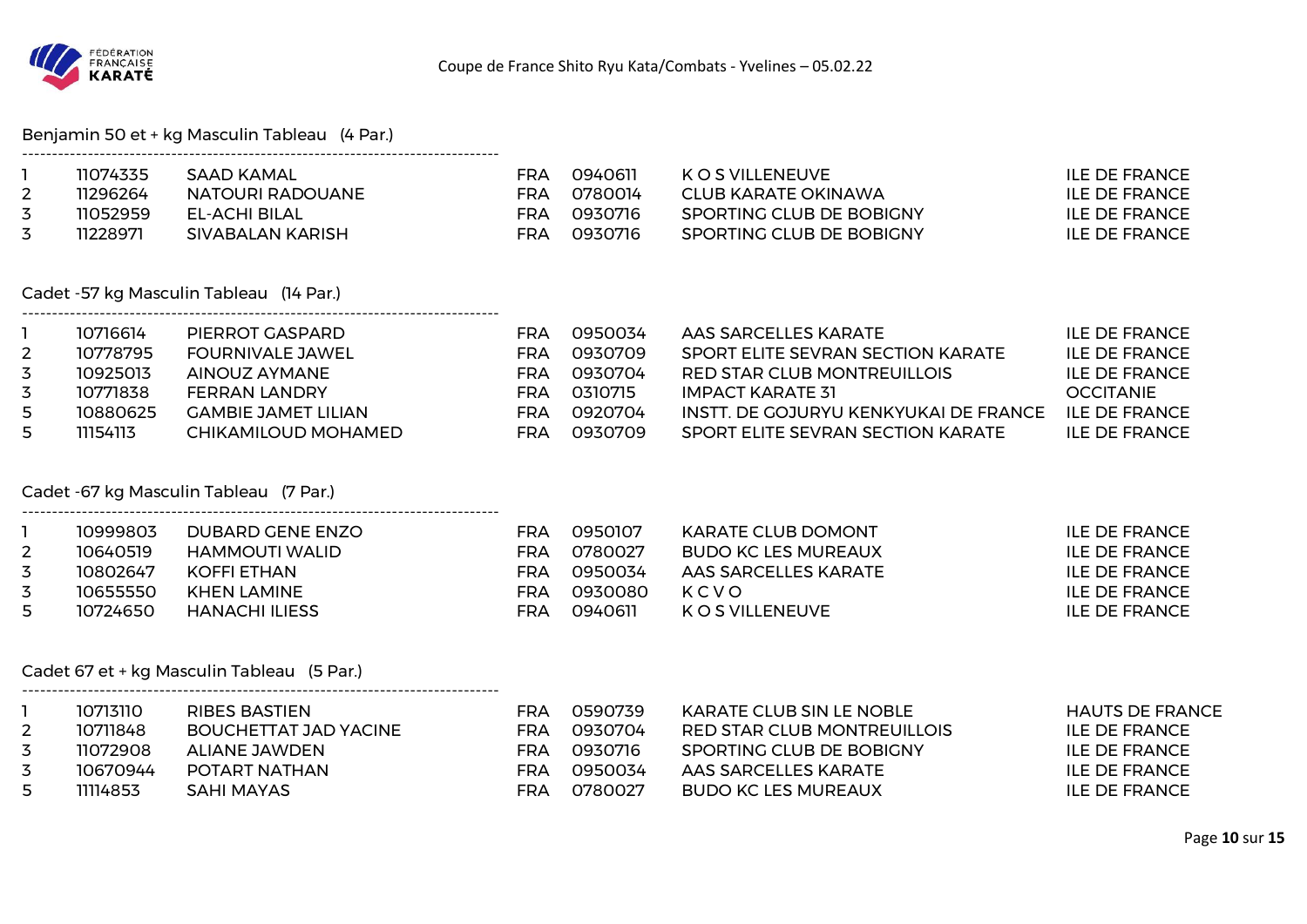

|  | Junior -60 kg Masculin Tableau (4 Par.) |  |
|--|-----------------------------------------|--|
|--|-----------------------------------------|--|

--------------------------------------------------------------------------------

|          | 10433199 | KE GRIFFIN          | FRA | 0950034 | AAS SARCELLES KARATE         | ILE DE FRANCE             |
|----------|----------|---------------------|-----|---------|------------------------------|---------------------------|
| <u>_</u> | 10376963 | <b>TOUMI NAWFEL</b> | FRA | 0190006 | BUDOKAI KARATE CLUB DE BRIVE | NOUVELLE AQUITAINE        |
|          | 10610182 | AZEBOUCH MADRISS    | FRA | 0690077 | SEN NO SEN KARATE VENISSIEUX | <b>NOUVELLE AQUITAINE</b> |
|          | 10678857 | ABADA AR RAYAN      | FRA | 0950034 | AAS SARCELLES KARATE         | ILE DE FRANCE             |

### Junior -70 kg Masculin Tableau (7 Par.)

|              | 10603650 | <b>BOUSSAID RAYAN</b>   | FRA | 0940611 | K O S VILLENEUVE                      | ILE DE FRANCE        |
|--------------|----------|-------------------------|-----|---------|---------------------------------------|----------------------|
| $\mathbf{2}$ | 10555192 | PARAMESWARAN ANISHTAN   | FRA | 0950034 | AAS SARCELLES KARATE                  | ILE DE FRANCE        |
| 3            | 10921540 | <b>GONZAGUE TIDIANE</b> | FRA | 0920704 | INSTT. DE GOJURYU KENKYUKAI DE FRANCE | <b>ILE DE FRANCE</b> |
| 3            | 10654613 | <b>FERRADA RAFAEL</b>   | FRA | 0930080 | KCVO                                  | ILE DE FRANCE        |
| 5            | 10637237 | <b>HOMBROUCK ROMAIN</b> | FRA | 0780032 | AS SPORTIVE KARATE DO CHESNAY         | ILE DE FRANCE        |
| 5            | 10932919 | MEKERRI RAYANE          | FRA | 0780027 | BUDO KC LES MUREAUX                   | <b>ILE DE FRANCE</b> |

#### Junior 70 et + kg Masculin Tableau (2 Par.)

--------------------------------------------------------------------------------

--------------------------------------------------------------------------------

|   | לאקכל.   | ARDJOUM ISSA            |     | กล90077        | SEN NO SEN KARATE VENISSIEUX | NOUVELLE AQUITAINE |
|---|----------|-------------------------|-----|----------------|------------------------------|--------------------|
| _ | 10452944 | I ANGEVIN RADJOU SAMUEI | FRA | <b>0950034</b> | AAS SARCFI I FS KARATF       | <b>FRANCE</b>      |

#### Minime -38 kg Masculin Tableau (4 Par.)

| 10761462  | PAIS--DA SILVA HUGO | FRA | ೧910006  | ASSOCIATION KARATE CLUB D'ATHIS MONS | <b>ILE DE FRANCE</b> |
|-----------|---------------------|-----|----------|--------------------------------------|----------------------|
| 10951964  | SOLTANI SAMY        | FRA | 0930716  | SPORTING CLUB DE BOBIGNY             | ILE DE FRANCE        |
| 10862940. | CHAIHAB NOHMANE     | FRA | 0780692  | HADJIME                              | ILE DE FRANCE        |
| 10728236  | NAVARRO ENZO        | FRA | _0920047 | ARTS MARTIAUX GARENNOIS              | <b>ILE DE FRANCE</b> |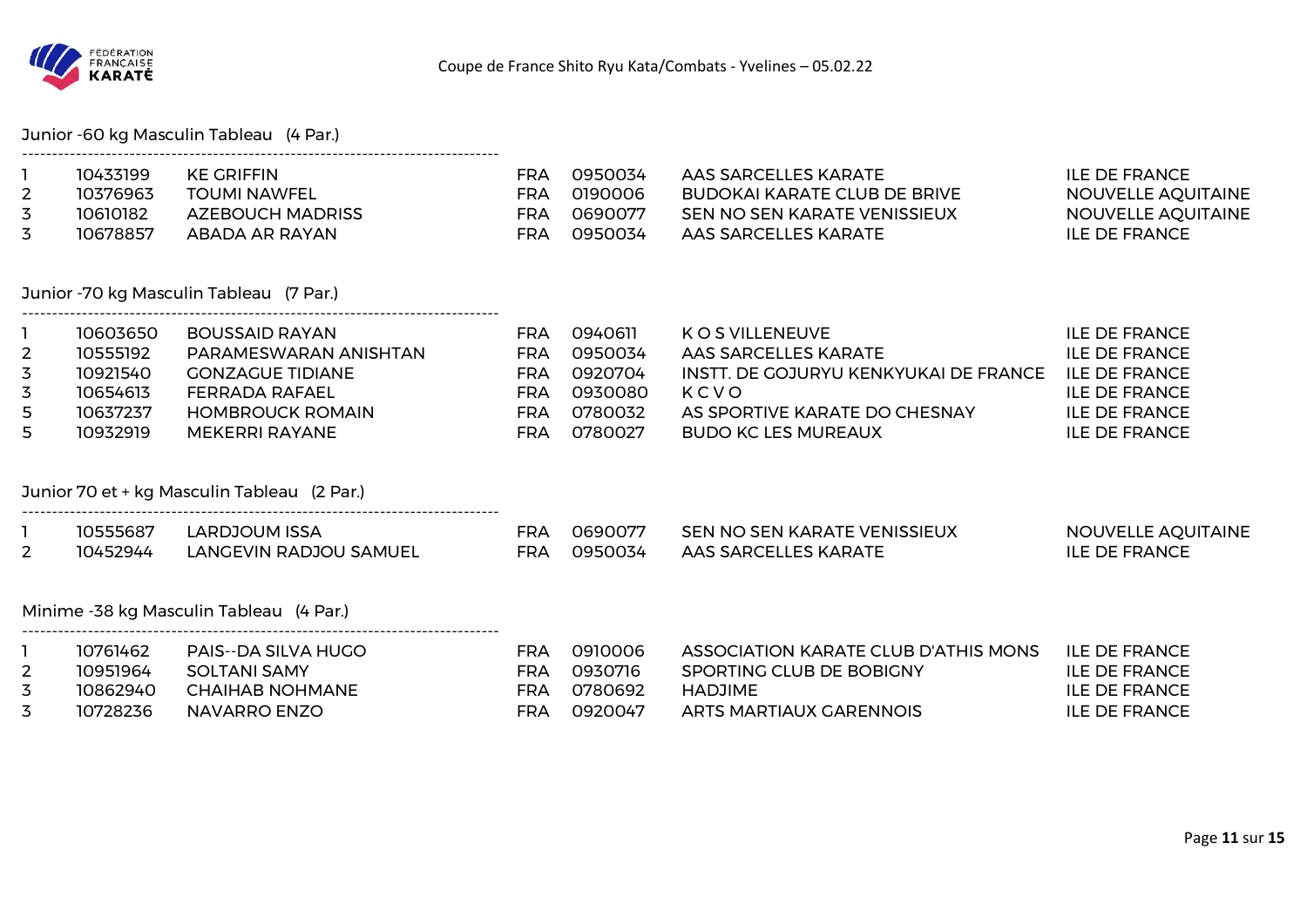

Minime -48 kg Masculin Tableau (15 Par.)

--------------------------------------------------------------------------------

| $2^{\circ}$<br>3<br>$\overline{3}$<br>5<br>5.<br>7<br>$7^{\circ}$ | 10826357<br>10803102<br>10840371<br>11073537<br>10740578<br>10811751<br>10638282<br>11059190 | <b>COTS RYAN</b><br><b>NGUYEN NOE</b><br><b>BOUKHARAZ NOHAYL</b><br><b>ENNAJAH YASSINE</b><br>EL BAHRI SOFIANE<br>CAUDRELIER ARTHUR<br><b>DONA JAIZY</b><br><b>BELKHITER MAKHLOUF</b> | FRA<br><b>FRA</b><br><b>FRA</b><br><b>FRA</b><br><b>FRA</b><br><b>FRA</b><br><b>FRA</b><br><b>FRA</b> | 0190006<br>0950034<br>0940611<br>0780083<br>0380023<br>0780032<br>0910006<br>0930704 | <b>BUDOKAI KARATE CLUB DE BRIVE</b><br>AAS SARCELLES KARATE<br>K O S VILLENEUVE<br>LIMAY KARATE CLUB ALJ<br>LE SAMOURAI<br>AS SPORTIVE KARATE DO CHESNAY<br>ASSOCIATION KARATE CLUB D'ATHIS MONS<br>RED STAR CLUB MONTREUILLOIS | NOUVELLE AQUITAINE<br><b>ILE DE FRANCE</b><br>ILE DE FRANCE<br><b>ILE DE FRANCE</b><br><b>AUVERGNE RHONE ALPES</b><br>ILE DE FRANCE<br><b>ILE DE FRANCE</b><br><b>ILE DE FRANCE</b> |
|-------------------------------------------------------------------|----------------------------------------------------------------------------------------------|---------------------------------------------------------------------------------------------------------------------------------------------------------------------------------------|-------------------------------------------------------------------------------------------------------|--------------------------------------------------------------------------------------|---------------------------------------------------------------------------------------------------------------------------------------------------------------------------------------------------------------------------------|-------------------------------------------------------------------------------------------------------------------------------------------------------------------------------------|
|-------------------------------------------------------------------|----------------------------------------------------------------------------------------------|---------------------------------------------------------------------------------------------------------------------------------------------------------------------------------------|-------------------------------------------------------------------------------------------------------|--------------------------------------------------------------------------------------|---------------------------------------------------------------------------------------------------------------------------------------------------------------------------------------------------------------------------------|-------------------------------------------------------------------------------------------------------------------------------------------------------------------------------------|

Minime -58 kg Masculin Tableau (8 Par.)

|    | 10762417 | <b>BEL-LHASEN ILYANE</b> | FRA | 0950034 | AAS SARCELLES KARATE          | ILE DE FRANCE          |
|----|----------|--------------------------|-----|---------|-------------------------------|------------------------|
| 3  | 10879421 | SOMBE ANDREIAS EMMANUEL  | FRA | 0590739 | KARATE CLUB SIN LE NOBLE      | <b>HAUTS DE FRANCE</b> |
| 3  | 10749056 | ALVES NATHAN             | FRA | 0680618 | KARATE CLUB HORBOURG WIHR     | GRAND EST              |
| 5. | 10946516 | AISSOUB CHERIF           | FRA | 0930704 | RED STAR CLUB MONTREUILLOIS   | ILE DE FRANCE          |
| 5. | 10721276 | PAUDAT LUCAS             | FRA | 0360608 | SHORYU36 KARATE CLUB ARDENTES | CENTRE VAL DE LOIRE    |

Minime 58 et + kg Masculin Tableau (6 Par.)

--------------------------------------------------------------------------------

| 11314178 | DEBELEAC DANIEL | ⊏RA | 0930080 | KCVO                | ILE DE FRANCE |
|----------|-----------------|-----|---------|---------------------|---------------|
| 10969881 | FRIDJA ADAME    | ⊏RA | 0780014 | CLUB KARATE OKINAWA | ILE DE FRANCE |
| 10744864 | GASST HUGO      | FRA | 0950695 | URAKEN KARATE CLUB  | ILE DE FRANCE |
| 10768551 | LESS YASSIN     | ⊏RA | 0780692 | HADJIME             | ILE DE FRANCE |
| 10744862 | DUVAL ARTHUR    | ⊏RA | 0950695 | URAKEN KARATE CLUB  | ILE DE FRANCE |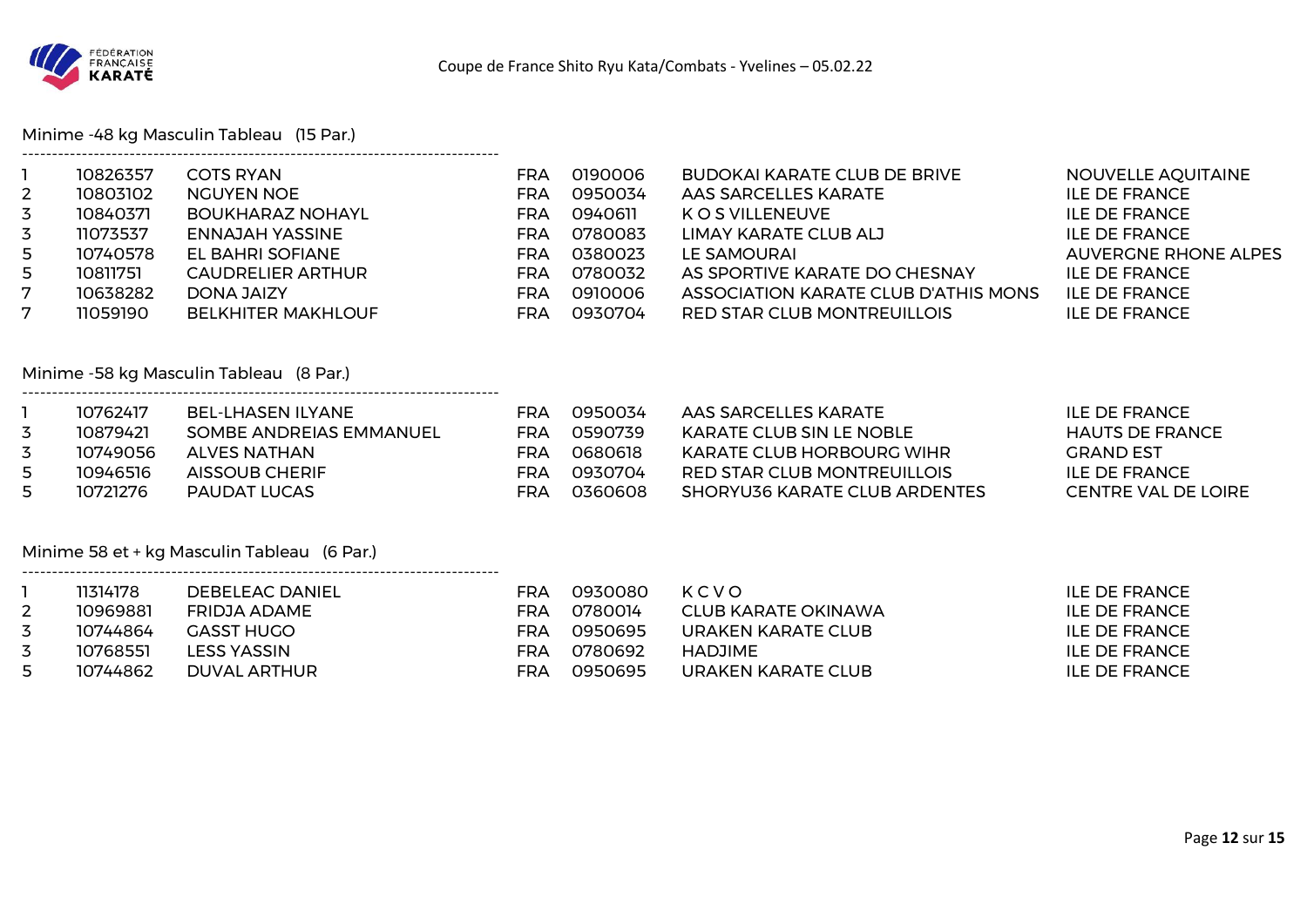

Pupille -28 kg Masculin Tableau (4 Par.)

| 11037548 | TIERCY ADISON        | FRA | 0540664 | KARATE CLUB HEILLECOURT       | <b>GRAND EST</b>     |
|----------|----------------------|-----|---------|-------------------------------|----------------------|
| 11323056 | MOKHFI MOHAMED AMINE | FRA | 0780692 | HADJIME                       | <b>ILE DE FRANCE</b> |
| 11240069 | SPAGOLLA SAM         | FRA | 0930718 | NEUILLY PLAISANCE KARATE CLUB | ILE DE FRANCE        |
| 11246848 | URSU DAMIAN          | FRA | 0940611 | K O S VILLENEUVE              | <b>ILE DE FRANCE</b> |

#### Pupille -35 kg Masculin Tableau (10 Par.)

--------------------------------------------------------------------------------

|                | 11240071 | <b>GINCOTA TUDOR</b>      | FRA | 0930718 | NEUILLY PLAISANCE KARATE CLUB       | ILE DE FRANCE        |
|----------------|----------|---------------------------|-----|---------|-------------------------------------|----------------------|
| $\overline{2}$ | 11160626 | ROLLAND KAÏS              | FRA | 0780734 | ASSOCIATION KARATE CLUB DE BUCHELAY | <b>ILE DE FRANCE</b> |
| 3              | 11240146 | UNALDI MOHAMED            | FRA | 0380023 | LE SAMOURAI                         | AUVERGNE RHONE ALPES |
| 3              | 11148233 | SAAD ABDALLAH             | FRA | 0940611 | K O S VILLENEUVE                    | ILE DE FRANCE        |
| 5              | 11213756 | <b>AOUATI AYOUB RAOUF</b> | FRA | 0940611 | K O S VILLENEUVE                    | <b>ILE DE FRANCE</b> |
| 5.             | 11251747 | <b>HAMOUCHENE SABER</b>   | FRA | 0750721 | SHIZUOKA WADO CLUB                  | <b>ILE DE FRANCE</b> |
| 7              | 11241300 | MACHRAOUI YAZID           | FRA | 0930716 | SPORTING CLUB DE BOBIGNY            | <b>ILE DE FRANCE</b> |

Pupille -45 kg Masculin Tableau (2 Par.)

|          | 11151877 | <b>BELAMRI AYOUB</b> | FRA | 0930716 | SPORTING CLUB DE BOBIGNY   | <b>ILE DE FRANCE</b> |
|----------|----------|----------------------|-----|---------|----------------------------|----------------------|
| <u>_</u> | 11077925 | HAMMOUTI MAJID       | FRA | 0780027 | <b>BUDO KC LES MUREAUX</b> | <b>ILE DE FRANCE</b> |

Pupille 45 et + kg Masculin Tableau (1 Par.)

--------------------------------------------------------------------------------

--------------------------------------------------------------------------------

1 11036166 NDAO SAMY FRA 0780715 CPS/M 78 FIGHT CLUB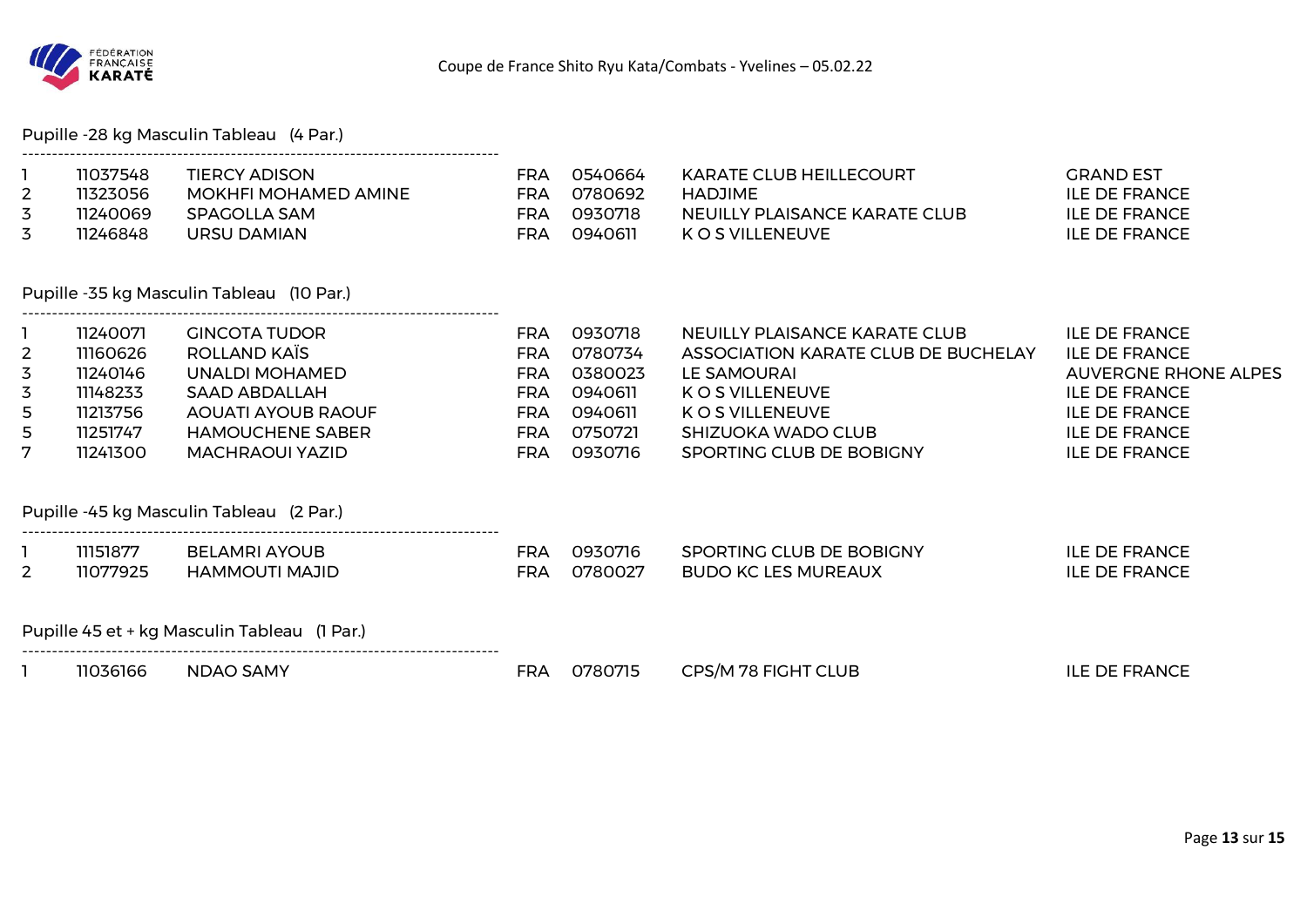

Senior -68 kg Masculin Tableau (11 Par.)

| $\overline{2}$<br>3<br>3<br>5<br>5<br>7     | 10097257<br>10337458<br>10202754<br>11319543<br>09334095<br>10455951<br>11315461 | <b>IHADJADENE ILYES</b><br>YAZID ILIAN<br><b>AMGUINE NASSER</b><br><b>MAVULANGA MOYO PINTO</b><br><b>DOGHMI MARWANE</b><br><b>BLAUM ELWANE</b><br><b>KOSE ALVIN</b> | <b>FRA</b><br><b>FRA</b><br><b>FRA</b><br><b>FRA</b><br>FRA<br><b>FRA</b><br><b>FRA</b> | 0930704<br>0690077<br>0270018<br>0910763<br>0780027<br>0780027<br>0670716 | RED STAR CLUB MONTREUILLOIS<br>SEN NO SEN KARATE VENISSIEUX<br>STADE PORTE NORMANDE VERNON<br>ASS OLYMPIQUE KARATE CLUB - DF<br><b>BUDO KC LES MUREAUX</b><br><b>BUDO KC LES MUREAUX</b><br>STADIUM OLYMPIQUE STRASBOURG | <b>ILE DE FRANCE</b><br><b>NOUVELLE AQUITAINE</b><br><b>NORMANDIE</b><br><b>ILE DE FRANCE</b><br><b>ILE DE FRANCE</b><br><b>ILE DE FRANCE</b><br><b>GRAND EST</b> |  |  |  |
|---------------------------------------------|----------------------------------------------------------------------------------|---------------------------------------------------------------------------------------------------------------------------------------------------------------------|-----------------------------------------------------------------------------------------|---------------------------------------------------------------------------|--------------------------------------------------------------------------------------------------------------------------------------------------------------------------------------------------------------------------|-------------------------------------------------------------------------------------------------------------------------------------------------------------------|--|--|--|
| Senior -78 kg Masculin Tableau (9 Par.)     |                                                                                  |                                                                                                                                                                     |                                                                                         |                                                                           |                                                                                                                                                                                                                          |                                                                                                                                                                   |  |  |  |
| 1<br>$\overline{2}$<br>3<br>3<br>5<br>5     | 11343703<br>10247730<br>10095529<br>10275694<br>09154157<br>10811544             | BIKOKA MBAKO NARDY<br><b>ELGUIR ILIES</b><br><b>LELO MOUSSA</b><br><b>BOUARICH NABIL</b><br><b>DZEMAILI LARGIM</b><br>NKIALUZITU ROMAIN                             | FRA<br><b>FRA</b><br><b>FRA</b><br><b>FRA</b><br>FRA<br><b>FRA</b>                      | 0910763<br>0690077<br>0780014<br>0930080<br>0420616<br>0780027            | ASS OLYMPIQUE KARATE CLUB - DF<br>SEN NO SEN KARATE VENISSIEUX<br><b>CLUB KARATE OKINAWA</b><br>KCVO<br><b>KARATE CLUB DE FIRMINY</b><br><b>BUDO KC LES MUREAUX</b>                                                      | <b>ILE DE FRANCE</b><br>NOUVELLE AQUITAINE<br><b>ILE DE FRANCE</b><br><b>ILE DE FRANCE</b><br>NOUVELLE AQUITAINE<br><b>ILE DE FRANCE</b>                          |  |  |  |
| Senior 78 et + kg Masculin Tableau (4 Par.) |                                                                                  |                                                                                                                                                                     |                                                                                         |                                                                           |                                                                                                                                                                                                                          |                                                                                                                                                                   |  |  |  |
| Т.<br>$\overline{2}$<br>3<br>3              | 11218168<br>10097667<br>10578075<br>11161258                                     | DJAMEL BEN YAHMED MOLHET<br><b>PAUDAT MELVIN</b><br>NYONGONI ELUMBA PATRICK PATOU<br>MAYINGUIDI ADONAI NAEL BRICE                                                   | <b>FRA</b><br><b>FRA</b><br>FRA<br>FRA                                                  | 0190006<br>0360608<br>0780027<br>0910763                                  | <b>BUDOKAI KARATE CLUB DE BRIVE</b><br><b>SHORYU36 KARATE CLUB ARDENTES</b><br><b>BUDO KC LES MUREAUX</b><br>ASS OLYMPIQUE KARATE CLUB - DF                                                                              | <b>NOUVELLE AQUITAINE</b><br><b>CENTRE VAL DE LOIRE</b><br><b>ILE DE FRANCE</b><br><b>ILE DE FRANCE</b>                                                           |  |  |  |